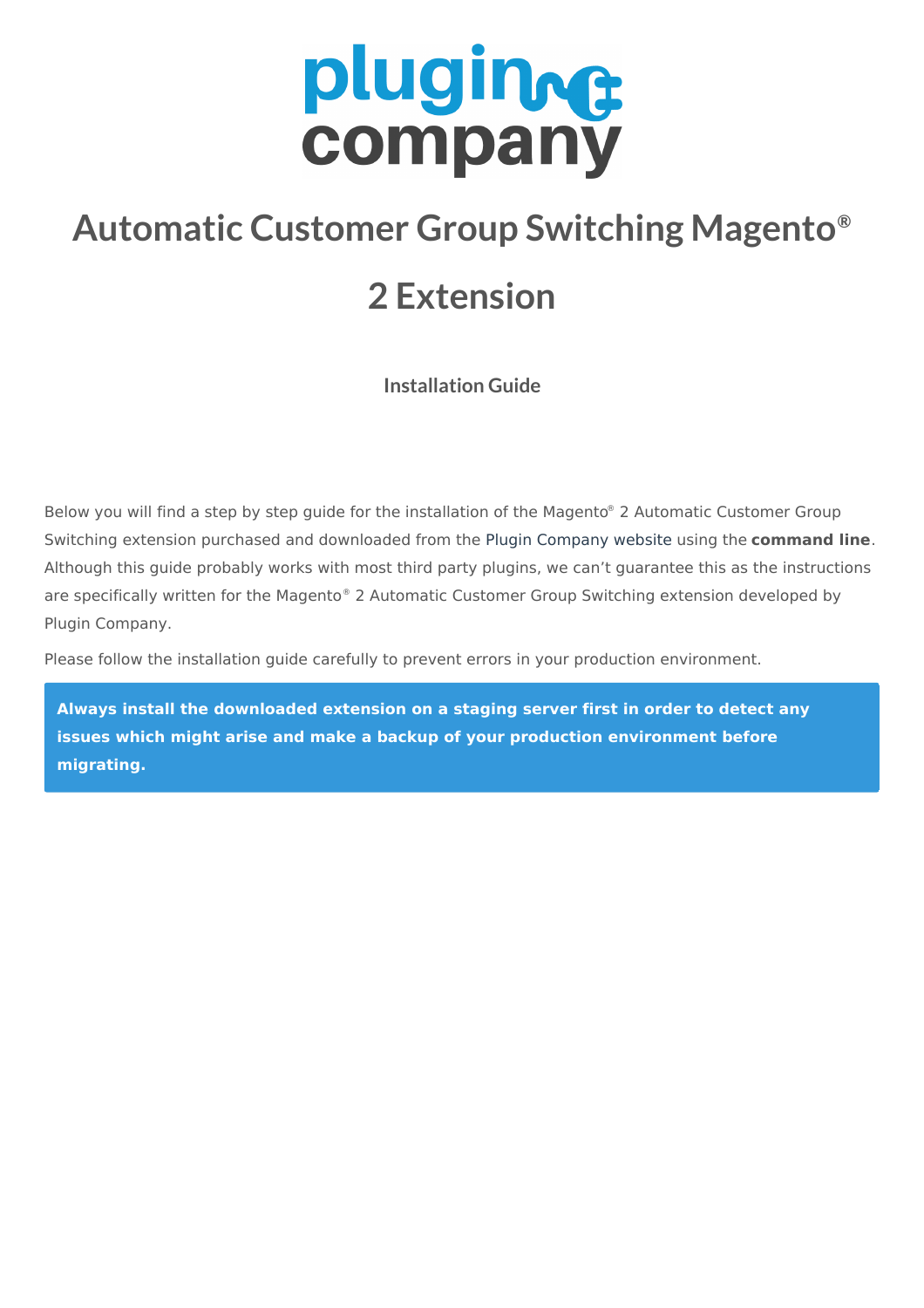## **Table of Contents**

Installing the Magento ® 2 [Extension](#page-2-0)

Installing the Magento ® 2 Extension using [Composer](#page-4-0)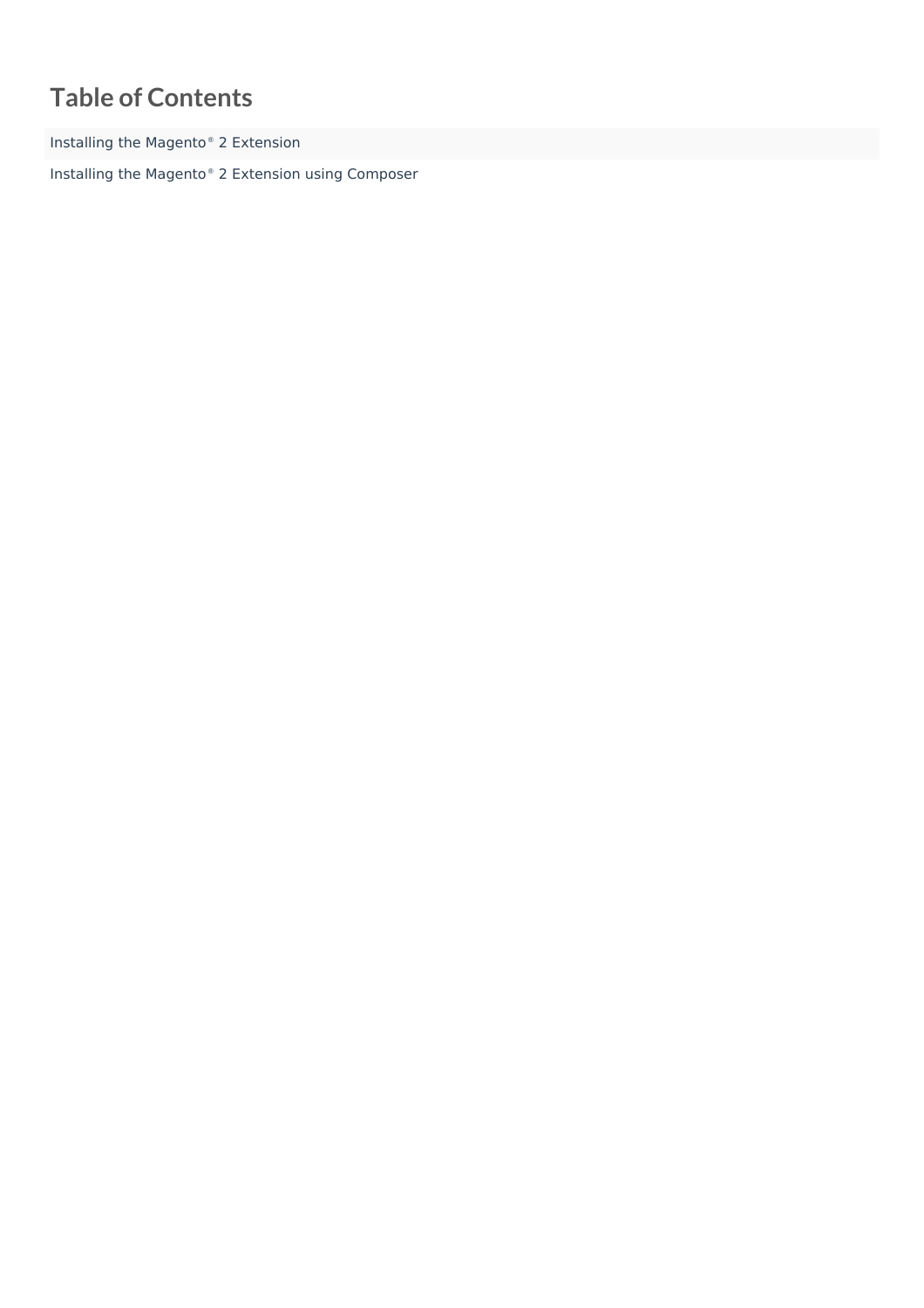## <span id="page-2-0"></span>**Installing the Magento ® 2 Extension**

#### Download and Extract Installation Package

Log in to your Plugin [Company](https://plugin.company/downloads/index/list/) account and download the extension's installation package to your local computer. We recommend to install the most recent extension version available.

Extract the installation package locally to any folder. The extracted archive should contain an **upload contents** folder (the installation files), a license agreement and the extension's installation guide and user manual.

#### Upload Files to Server

Connect to your server using SSH, SFTP or FTP. Copy the extracted **app folder** to your Magento ® 2 root directory, using your preferred method of doing so.

#### Enable the Extension

First enable the license manager using the following command:

php bin/magento module:enable PluginCompany\_LicenseManager

After enabling the license manager, enable the extension using the following command:

php bin/magento module:enable PluginCompany\_CustomerGroupSwitching

## Update the Database

#### Run the following upgrade command:

php bin/magento setup:upgrade

## Clean the Magento ® Cache

Clean the cache using the following command:

php bin/magento cache:clean

#### Remove auto-generated classes

Remove all auto-generated classes using the following command:

rm -Rf ./var/generation/\*

Or in Magento ® 2.2+

rm -Rf ./generated/\*

## Run the Compiler

Run the dependency injection compilation command:

php bin/magento setup:di:compile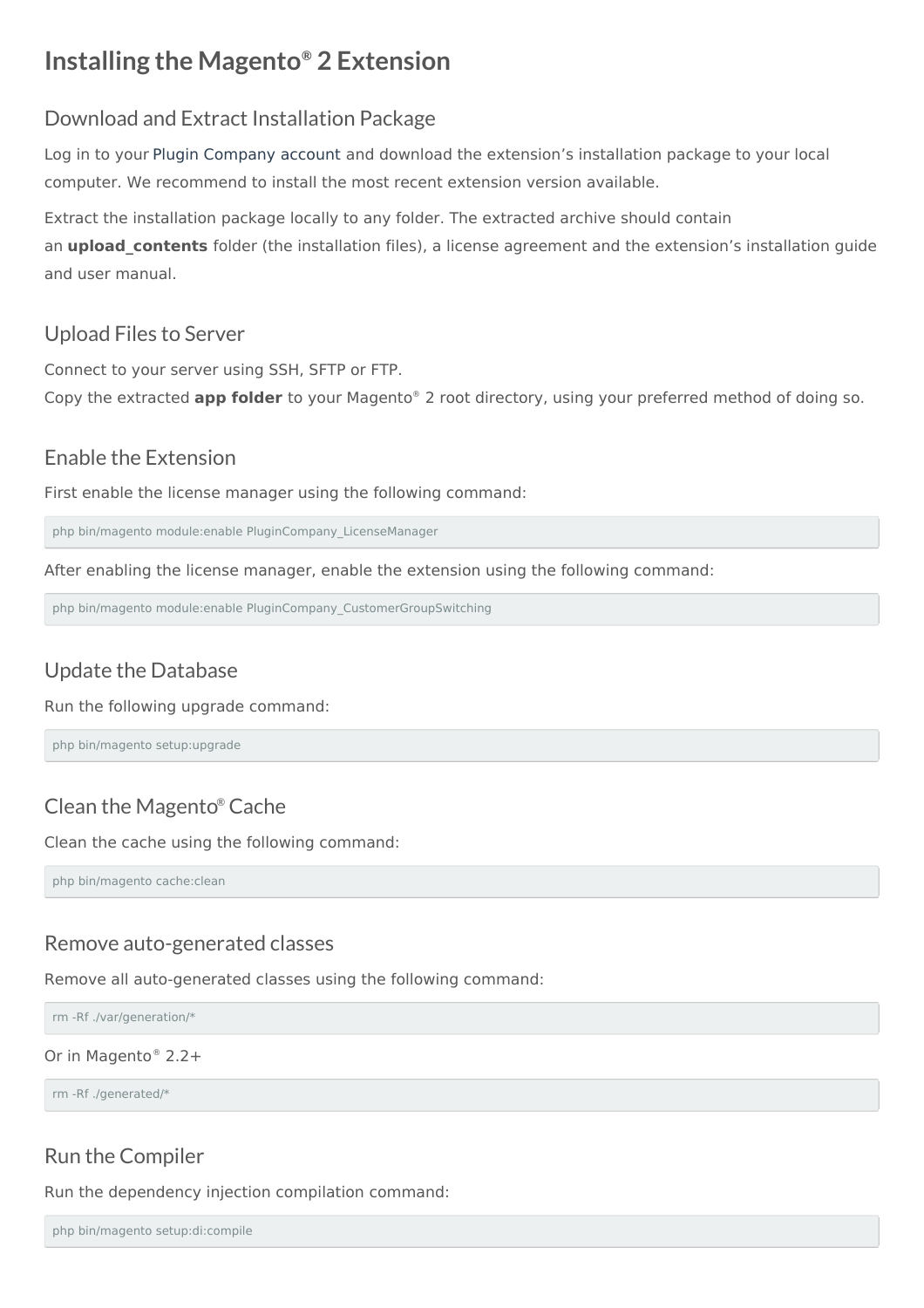## Deploy Static View Files

Run the static content generation command:

php bin/magento setup:static-content:deploy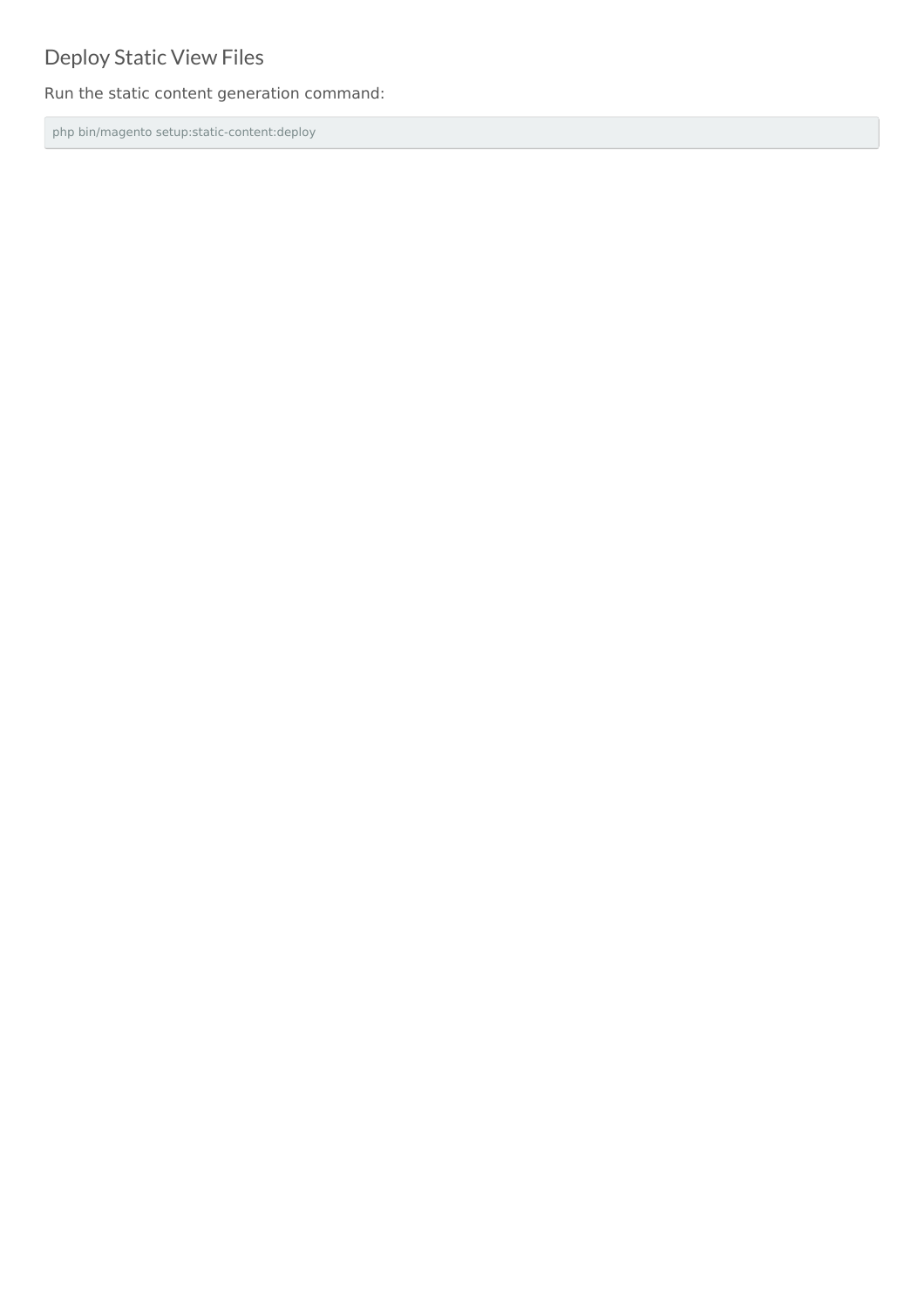## <span id="page-4-0"></span>**Installing the Magento ® 2 Extension using Composer**

#### Add the Plugin Company Composer Repository

Edit the composer.json file in the Magento<sup>®</sup> 2 root folder, and add the following to the repositories section:



The resulting section will look something like this after doing so:



#### **Important: Make sure the plugin.company repository is listed above the default**

#### **repo.magento.com repository**

If the plugin.company repository isn't listed first, composer will first check the Magento ® repo for available packages and dependencies, resulting in the possible installation of outdated versions of these packages.

#### Install the Extension using Composer

Execute the following command to install the extension:

composer require plugincompany/customergroupswitching

When prompted for a username and password, fill in the [credentials](https://plugin.company/knowledge-base/docs/magento2-extensions/installation-guide/composer-repository/) from your Plugin Company Repository Account.

#### Enable the Extension

First enable the license manager using the following command:

php bin/magento module:enable PluginCompany\_LicenseManager

After enabling the license manager, enable the extension using the following command:

php bin/magento module:enable PluginCompany\_CustomerGroupSwitching

#### Update the Database

Run the following upgrade command:

php bin/magento setup:upgrade

#### Clean the Magento ® Cache

Clean the cache using the following command: